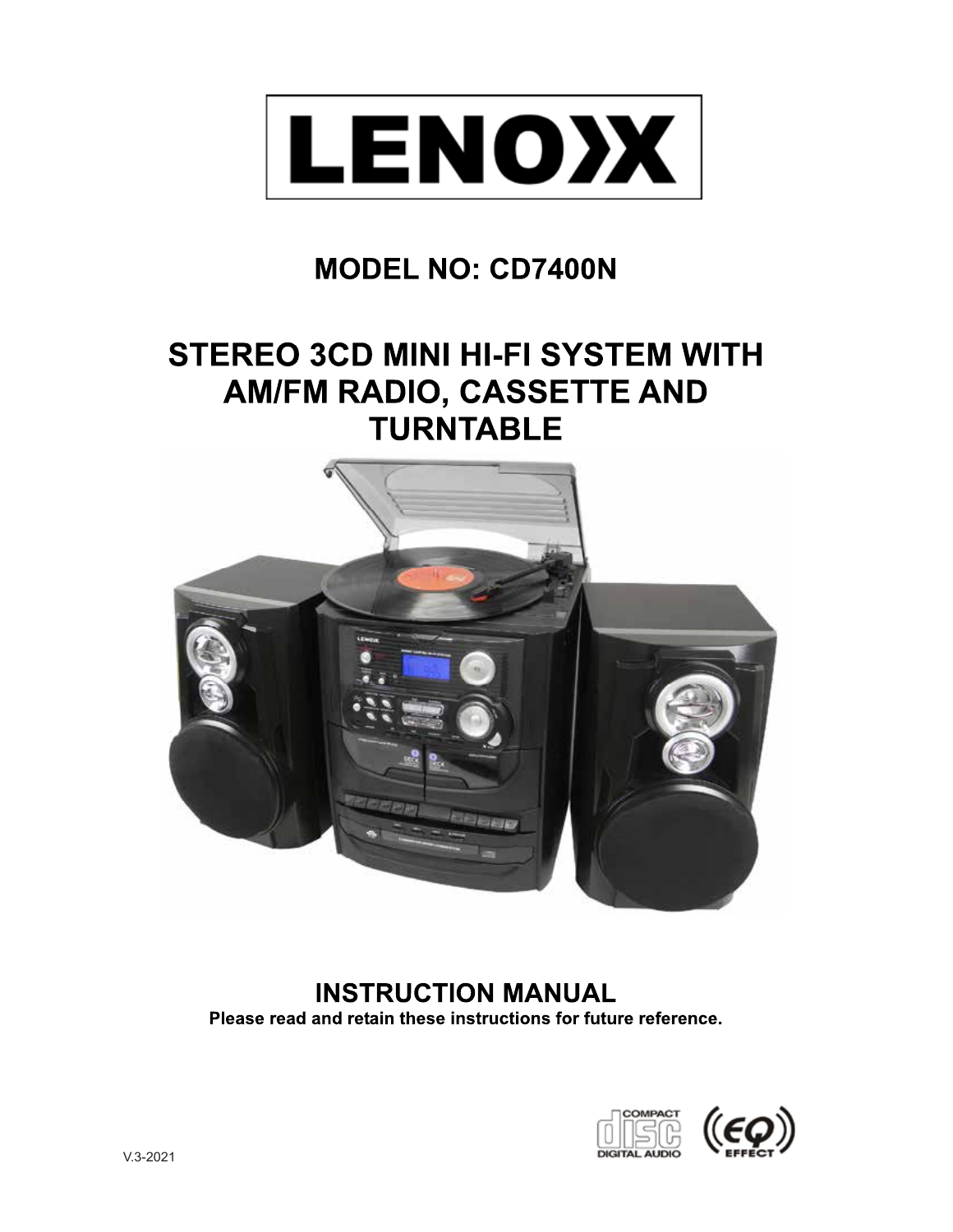



This symbol is intended to alert you to the presence of un-insulated dangerous voltage within the product's enclosure that might be of sufficient magnitude to constitute a risk of electric shock. Do not open the product's

case.



This symbol is intended to inform you that important operating and maintenance instructions are included in the literature accompanying this product.

# **IMPORTANT SAFETY INSTRUCTIONS**

Careful attention is devoted to quality standards in the manufacturing of your **CD7400 & CD7400B**, and safety is a major factor in its design. However, safety is also your responsibility. This section lists important information that will help you properly use and enjoy your **CD7400 & CD7400B** and accessories. Read all the included safety and operating instruction before using your **CD7400 & CD7400B** follow them closely, and retain them for future reference.

# **Heed Warnings:**

Follow all warnings on the product and in the operating instructions.

# **Cleaning:**

Unplug this product from the wall outlet before cleaning. Use only a damp cloth for cleaning. Do not use liquid or aerosol cleaners.

# **Attachments:**

Do not use attachments accessories not recommended by the product manufacturer, as they might create a hazard.

#### **Water and Moisture:**

Do not use this product near water (for example, near a bathtub, washbowl, kitchen sink, or laundry tub; in a wet basement; or near a swimming pool).

#### **Caution:**

Do not place this product on an unstable stand, tripod, bracket, or table. The product may fall, causing serious injury to a child or adult, and serious damage to the product.

# **Ventilation:**

Slots and openings in the cabinet provide ventilation, ensure reliable operation, and protect from overheating. Do not block or cover these opening, and do not place the product on a bed, sofa, rug, or other similar surface. Do not place the product in a built-in installation such as a bookcase or rack unless it provides proper ventilation.

# **Power Sources:**

Operate this product using only the power source indicated on its marking label. If you are not sure of your home's power type, consult your product dealer or local power company.

# **Power Cord Protection:**

Route power cords so they are not likely to be walked on or pinched by items placed on or against them. Pay particular attention to cords at plugs, convenience receptacles, and the point where they exit from the product.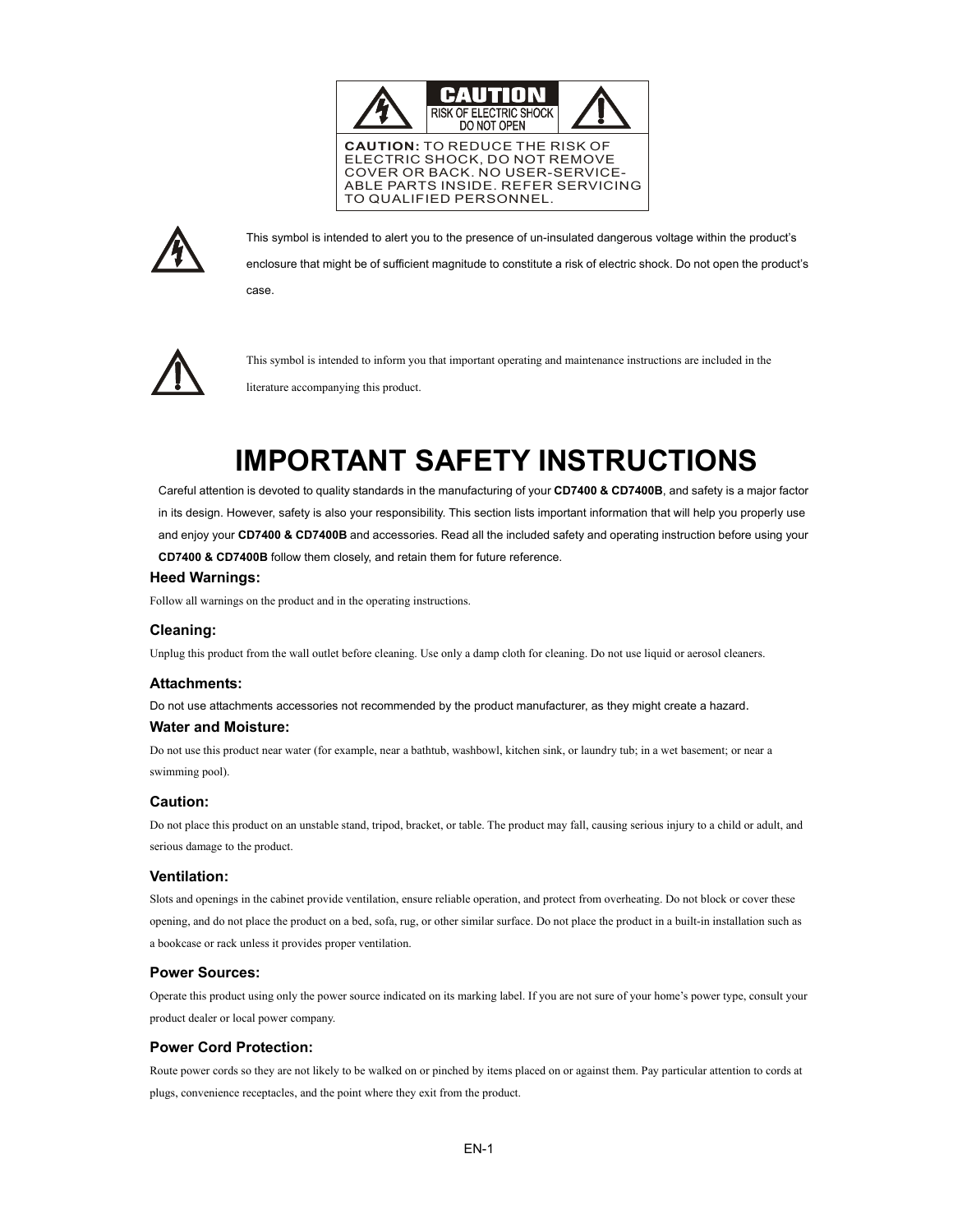#### **Non-use Periods:**

Unplug the product's power cord when you will not use it for extended periods.

#### **Lightning:**

For added protection for this product during a lightning storm, or when it is left unattended and unused for long periods, unplug it from the wall outlet. This will prevent damage to the product due to lightning and power surges.

#### **Overloading:**

Do not overload wall outlets, extension cords, or integral convenience receptacles, as this can result in a risk of fire or electric shock.

#### **Object and Liquids:**

Never push objects of any kind into this product through openings, as they may touch dangerous voltage points or short out parts that could result in a fire or electric shock. Never spill liquid of any kind on the product.

#### **Servicing:**

Do not attempt to service this product yourself, as opening or removing covers may expose you to dangerous voltage or other hazards.

**Refer all servicing to qualified service personnel.**

#### **Damage Requiring Service:**

Unplug this product from the wall outlet and refer servicing to qualified service personnel under the following conditions:

- x **When the power cord or plug is damaged.**
- If liquid has been spilled on, or objects have fallen into the product.
- If the product has been exposed to rain or water.
- If the product does not operate normally by following the operating instructions, adjust only those controls **that are covered by the operating instructions. Improper adjustment of other controls may result in damage and will often require extensive work by a qualified technician to restore the product to normal operation.**
- If the product has been dropped or damaged in any way.
- x **When the product exhibits a distinct change in performance.**
- Please refer to the product warranty card (included).

#### **Replacement parts:**

When replacement parts are required, be sure the service technician uses replacement parts specified by the manufacturer or having the same characteristics as the original part.

**Unauthorized substitutions may result in fire, electric shock, or other hazards.** 

#### **Safety Check:**

Upon completion of service or repairs to this product, ask the service technician to perform safety checks to determine that the product is in proper operating condition.

#### **Heat:**

The product should be situated away from heat sources such as radiators, heat registers, stoves, or other products (including amplifiers) that produce heat.

#### **Connection:**

Make sure before start connecting the unit to any extras, the power cord must be disconnected from the **A/C 240** Volts power outlet. **This avoiding: electric shock, or other hazards.**

#### **Laser:**

Do not open, CD lid or remove the cabinet cover. Expose to laser may cause damage to eyesight.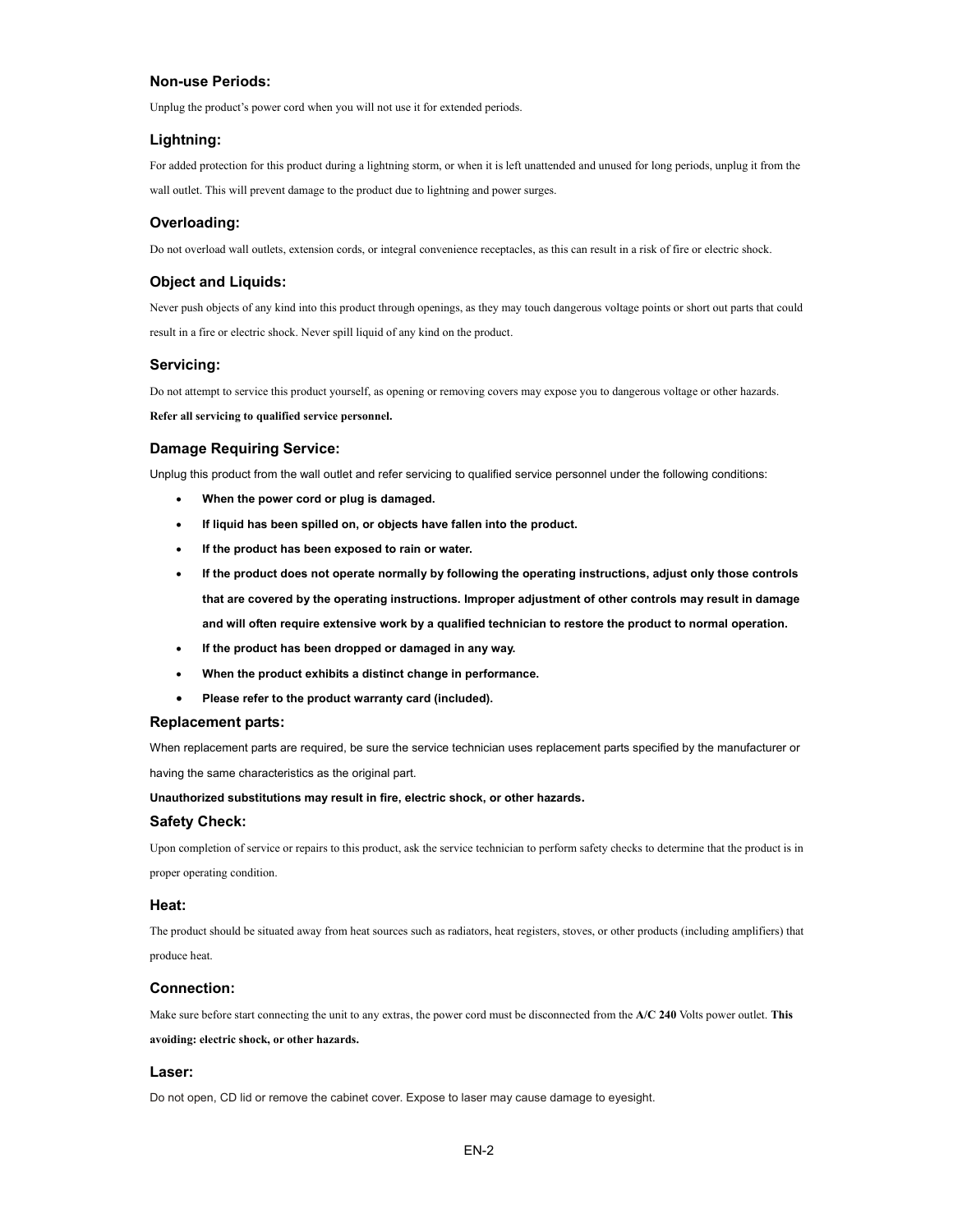# **LOCATION OF CONTROLS**

 $\mathbf{1}$  $\overline{2}$ 

3

5

6

 $\overline{7}$ 8

ğ

 $10$ 

 $11$ 

 $12$ 

13

 $14$ 

15



# **CAUTION:**

USAGE OF CONTROLS OR ADJUSTMENTS OR PERFORMANCE OF PROCEDURES OTHER THAN THOSE SPECIFIED HEREIN MAY RESULT IN HAZARDOUS RADIATION EXPOSURE. THIS UNIT SHOULD NOT BE ADJUSTED OR REPAIRED BY ANYONE EXCEPT QUALIFIED SERVICE PERSONNEL.

# **IMPORTANT:**

SINCE MOVEMENT OF THE CD MECHANISM AND THE SENSITIVE CIRCUITY MAY CAUSE INTERFERENCE TO THE RADIO TUNER NEARBY, SWITCH THIS UNIT OFF WHILE OPERATING OTHER RADIO DEVICES.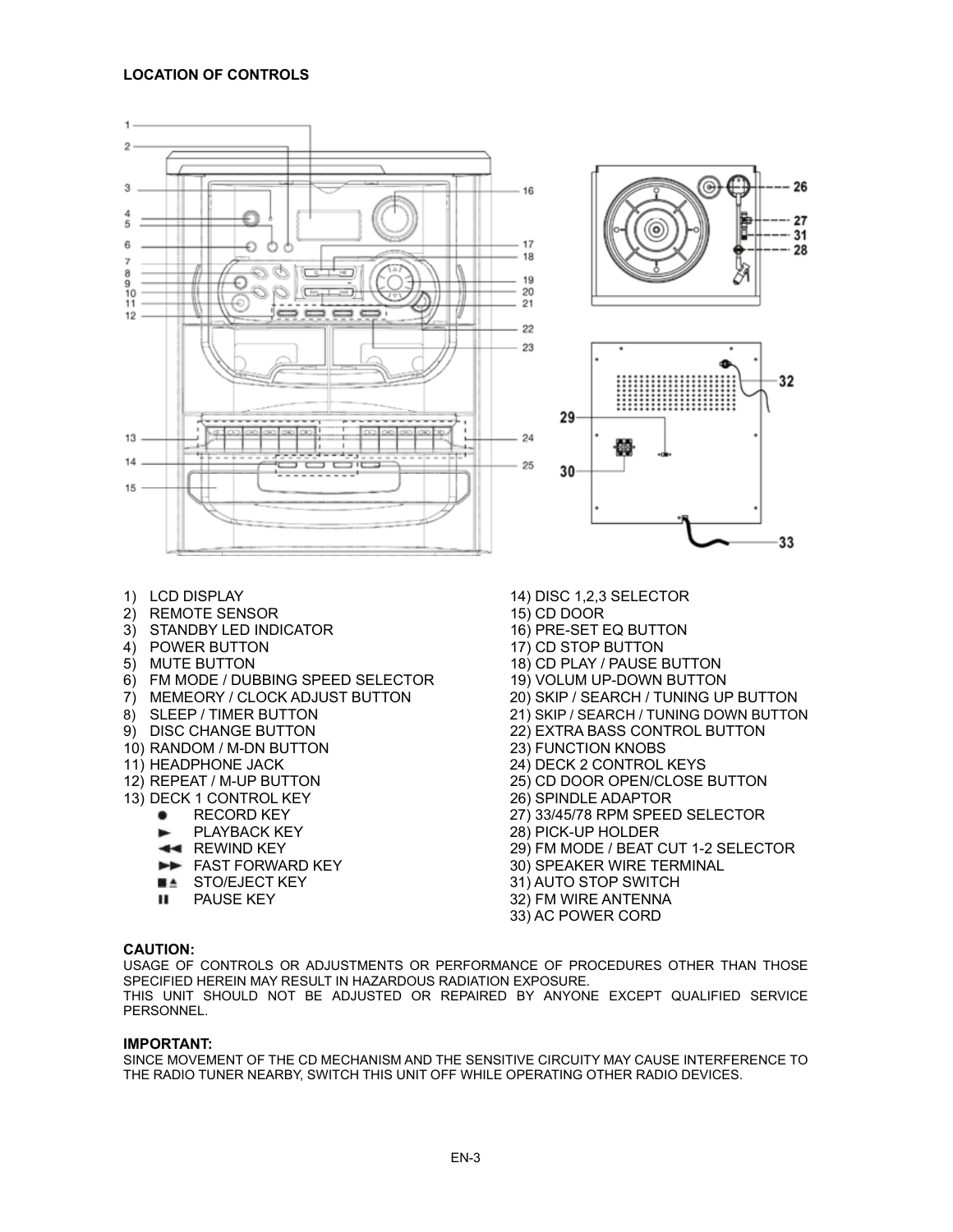# **PRECAUTIONS FOR USE**

# **INSTALLATION**

- UNPACK ALL PARTS AND REMOVE PROTECTIVE MATERIAL.
- DO NOT CONNECT THE UNIT TO THE MAINS BEFORE CHECKING THE MAINS VOLTAGE AND BEFORE ALL OTHER CONNECTIONS HAVE BEEN MADE.
- DO NOT COVER ANY VENTS AND MAKE SURE THAT THERE IS A SPACE OF SEVERAL CENTIMETERS AROUND THE UNIT FOR VENTILATION.

# **CONNECTION**

- 
- 1. CONNECT THE POWER CORD TO AC OUTLET.<br>2. WHEN YOU FIRST PLUG THE UNIT INTO THE M 2. WHEN YOU FIRST PLUG THE UNIT INTO THE MAINS, THE UNIT WILL GO INTO STANDBY MODE.
- 3. CONNECT THE SPEAKER WIRE TO THE SPEAKER TERMINAL LOCATED ON THE REAR SIDE OF THE UNIT.
- 4. TURN ON THE POWER AND SELECT " CD " FUNCTION. IF THE LCD DISPLAY IS ON WITH BACKLIGHTING, IT MEANS THE POWER SUPPLY IS NORMAL. NOW YOUR SYSTEM IS READY TO PLAY THE MUSIC.

# **SETTING THE CLOCK**

- 1. SET UNIT IN STANDBY MODE.
- 2. PRESS THE "MEM/CLK-ADJ" BUTTON, THE FIRST SECOND DIGIT OF "00" IS FLASHING, PRESS **I+4** OR **BUTTON TO SET THE CORRECT HOUR. PRESS "MEM/CLK-ADJ" BUTTON TO STORE THE CORRECT** HOUR.
- 3. THE THIRD & FOURTH DIGIT OF "00" IS FLASHING, PRESS THE ILL OR DI BUTTON TO SET THE CORRECT MINUTES. PRESS "MEM/CLK-ADJ" TO STORE THE CORRECT MINUTE.
- 4. TO SELECT 12/24-HOUR DISPLAY MODE, HOLD THE " STOP " BUTTON REPEATEDLY TO CHANGE MODE.

and the control of the control of the control of the control of the control of the control of the control of the

# **LISTENING TO RADIO**

# **MANUAL TUNING**

- 1. PRESS "TUNER/BAND" BUTTON AND SELECT THE DESIRED BAND (AM OR FM).
- 2. TUNE TO THE REQUIRED STATION BY PRESSING THE TUNING "+" OR "-" BUTTON.
- 3. ADJUST VOLUME CONTROLS TO THE DESIRED VOLUME LEVEL.

# **AUTO TUNING**

- 1. PRESS "TUNER/BAND" BUTTON AND SELECT THE DESIRED BAND (AM OR FM).
- 2. PRESS AND HOLD THE TUNING "+" OR "-" BUTTON FOR 1-2 SECONDS AND THEN RELEASE
- 3. THE UNIT WILL START SEEKING AUTOMATICALLY AND STOP UNTIL A RADIO STATION IS REACHED.
- 4. REPEAT STEP 3 & 4 UNTIL THE DESIRED RADIO STATION IS BEING REACHED.<br>5. AD ILIST VOLLIME CONTROLS TO THE DESIRED VOLLIME LEVEL
- ADJUST VOLUME CONTROLS TO THE DESIRED VOLUME LEVEL.

# **PRESET STATIONS**

YOU CAN STORE UP TO TOTAL OF 20 RADIO STATIONS IN THE MEMORY.

- 1. SET TO RADIO MODE
- 2. TURN TO THE DESIRED RADIO STATION BY " MANUAL" OR "AUTO" TUNING METHOD.
- 3. PRESS "MEM/CLK-ADJ" BUTTON TO ENABLE PROGRAM STATE.
- 4. PRESS "REPEAT/M-UP" BUTTON TO SELECT THE DESIRED STATION MEMORY FOR STORAGE.<br>5. PRESS "MEM/CLK-ADJ" BUTTON AGAIN TO CONFIRM THE SETTING
- 5. PRESS "MEM/CLK-ADJ" BUTTON AGAIN TO CONFIRM THE SETTING.<br>6. REPEAT STEP 2 TO 5 TO STORE OTHER STATIONS
- REPEAT STEP 2 TO 5 TO STORE OTHER STATIONS.
- 7. PRESS "M-UP" OR "M-DN" BUTTON TO SELECT THE PRESET STATIONS IN ORDER.<br>8. TO RETURN NORMAL TUNER MODE LEAVE KEYS ERFE
- TO RETURN NORMAL TUNER MODE, LEAVE KEYS FREE.
- ¾ THERE ARE 5 SECONDS FOR PROGRAM STATE, AFTER 5 SEC. THIS STATE WOULD RELEASE TO NORMAL TUNER MODE AUTOMATICALLY.
- ¾ YOU CAN OVERWRITE A PRESENT STATION BY STORING ANOTHER FREQUENCY IN ITS PLACE.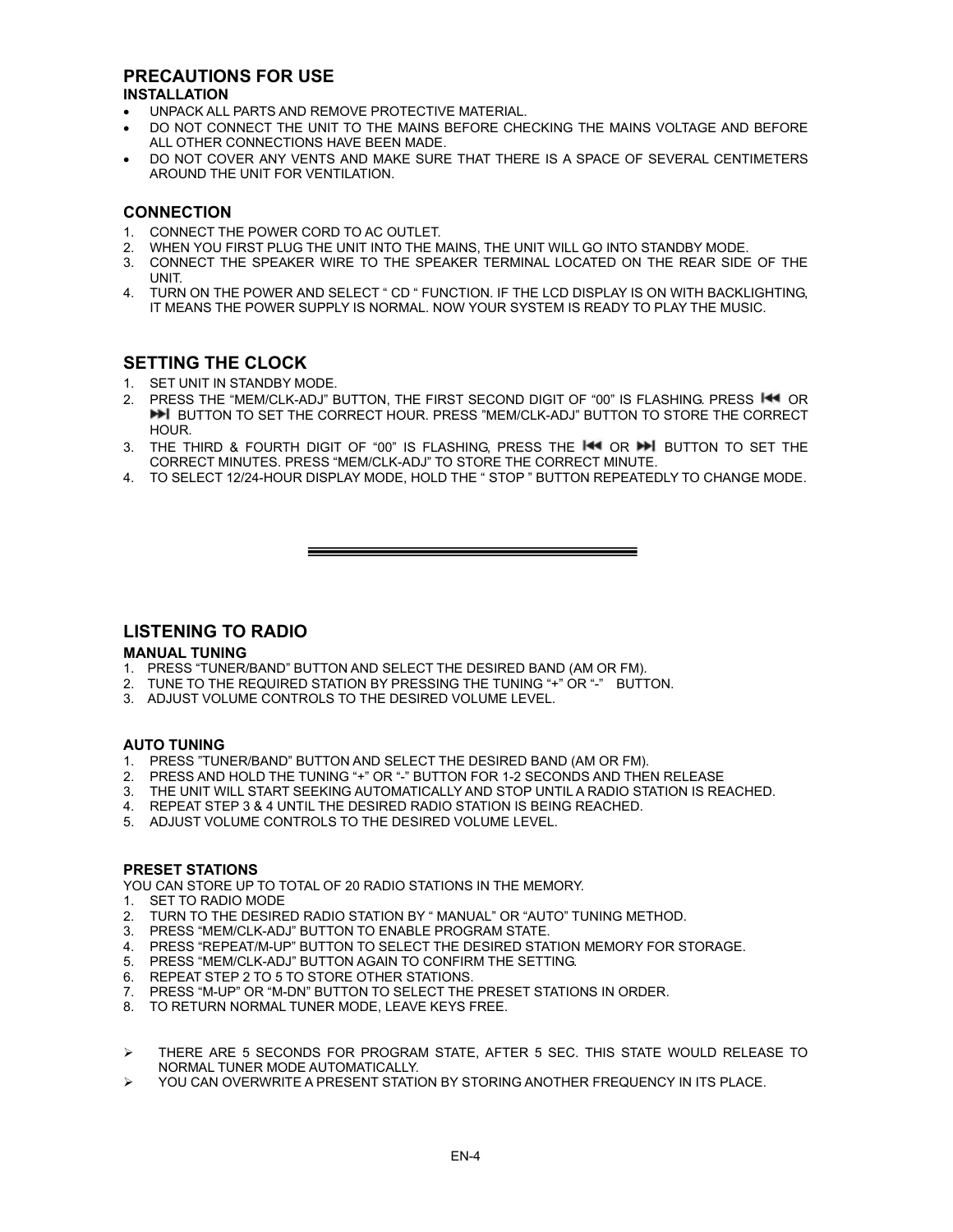# **FM & FM-STEREO RECEPTION**

- SET THE FM MODE SELECTOR AT "MONO" POSITION. PROGRAMS ARE RECEIVED IN MONO MODE. IN PARTICULAR WHEN STEREO SIGNALS ARE WEAK. IT IS PREFERABLE TO RECEIVE THE PROGRAM IN MONO.
- SET THE FM MODE SELECTOR AT "ST" POSITION FOR RECEIVING STEREO PROGRAMS. THE "ST" INDICATOR WILL APPEAR ON LCD TO SHOW FM STEREO PROGRAM IS RECEIVING.

# **HINTS FOR BEST RECEPTION:**-

- AM/LW : THE RECEIVER HAS A BUILT-IN MW/LW BAR ANTENNA. IF AM/LW RECECPTION IS WEAK, SLIGHT ROTATE OR RE-POSITIONING OF THE UNIT WILL USUALLY IMPROVE THE AM/LW RECEPTION.
- FM : THE RECEIVER HAS A BUILD-IN FM WIRE ANTENNA HANGING AT THE REAR CABINET. THIS WIRE SHOULD BE TOTALLY UNRAVELED AND EXTENDED FRO BEST RECEPTION.

# **PHONO**

# **NOTED:**

- REMOVE THE STYLUS PROTECTOR.
- BE SURE THAT THE TONE ARM IS BEING DETACHED FROM THE TONE ARM REST BEFORE OPERATING, AND RE-SECURED AGAIN AFTERWARDS.
- 1. PRESS THE " PHONO " FUNCTION SWITCH.
- 2. SET THE SPEED SELECTOR TO THE PROPER POSITION DEPENDING ON THE RECORD TO BE PLAYED.
- 3. PLACE THE RECORD ON THE PLATTER (USE THE SPINDLE ADAPTOR IF REQUIRED).
- 4. LIFT THE TONE ARM FROM THE REST AND SLOWLY MOVE IT TO THE RECORD SIDE. THE PLATTER WILL BEING TO ROTATE.
- 5. PLACE THE TONE ARM TO THE DESIRED POSITION OF THE RECORD.
- 
- 6. ADJUST THE VOLUME TO THE DESIRED LEVEL.<br>7. AT THE END OF RECORD. THE PLATTER WILL A AT THE END OF RECORD, THE PLATTER WILL AUTOMATICALLY STOP ROTATING. LIFT THE TONE ARM FROM THE RECORD AND RETURN IT TO THE REST.
- 8. TO STOP MANUALLY, LIFT THE TONE ARM FROM THE RECORD AND RETURN IT TO THE REST.

**REMARK** : AS SOME KIND OF RECORD THE AUTO-STOP AREA WAS OUT OF THE UNIT SETTING, SO IT WILL STOP BEFORE THE LAST RACK FINISH. IN THIS CASE, SELECT THE AUTO-STOP SWITCH TO " OFF " POSITION, THEN IT WILL RUN TO THE END OF THE RECORD BUT WILL NOT STOP AUTOMATICALLY (TURN OFF THE UNIT BY POWER BUTTON OR SWITCH BACK THE AUTO-STOP SWITCH TO " ON " POSITION TO STOP THE PLATTER ROTATE). THEN PUT BACK THE TONE ARM TO THE REST POSITION.

# **PLAYING COMPACT DISC**

# $\bullet$  GETTING STARTED

- 1. PRESS "CD" BUTTON.
- 2. PRESS "OPEN/CLOSE" BUTTON TO OPEN THE CD DOOR.
- 3. PLACE A CD WITH THE PRINTED SIDE FACING UP INSIDE THE TRAY.
- 4. PRESS THE "  $\overline{Obs}$  " OR " DISC-CH " BUTTON TO TURN THE CD TRAY, AND LOAD OTHER DISCS.
- 5. PRESS THE "OPEN/CLOSE" BUTTON TO CLOSE THE CD DOOR.
- 6. CD SEARCH IS PERFORMING, THE DISPLY WILL SHOW THE TOTAL NUMBER OF DISC, NUMBER OF TRACKS & PLAYING TIME OF DISC.

**NOTE** : CD SEARCHING WILL BE PERFORMED EVERYTIME WHEN SWITCHING TO CD MODE OR CLOSING THE CD DOOR. ALL CD FUNCTIONS WILL BE RESPONSED ONLY AFTER THE CD SEARCHING IS COMPLETED.

# $\bullet$  PLAY / PAUSE MODE  $\blacktriangleright$ ll

- 1. PRESS THE "PLAY/PAUSE" BUTTON TO START PLAYBACK, THE FIRST TRACK OF THE FIRST DISC WILL BE PLAYED AND THE PLAY INDICATOR WILL APPEAR ON THE LCD DISPLAY.
- 2. OR PRESS EITHER THE " DISC 1 ", " DISC 2 ", " DISC 3 " BUTTON, UNIT WILL PLAY THE DISC INSIDE THE DESIRED TRAY DIRECTLY. IT WILL ONLY PLAY THAT DISC AND STOP PLAYBACK AT THE END OF THAT DISC.
- 3. TO PAUSE PRESS THE "PLAY/PAUSE" BUTTON ONCE, AND THE DISPLAY WILL START FLASHING, PRESS AGAIN TO RELEASE & RESUME PLAYBACK.

If you wish to play all discs inside the unit, press the PLAY button after inserting all 3 discs, it will play all 3 discs in sequence

Note: If you press the button " Disc 1 " or " Disc 2 " or " Disc 3 " (located near the CD tray at the bottom of the unit or on the remote control, it will play only that particular disc. The words ONE DISC will be on the screen, which means only one disc will play.

The **DROF** button can be pressed if you wish to change to a different disc. The words ALL DISC will remain on the screen. This means that all discs will be played.  $F_{N-5}$ 

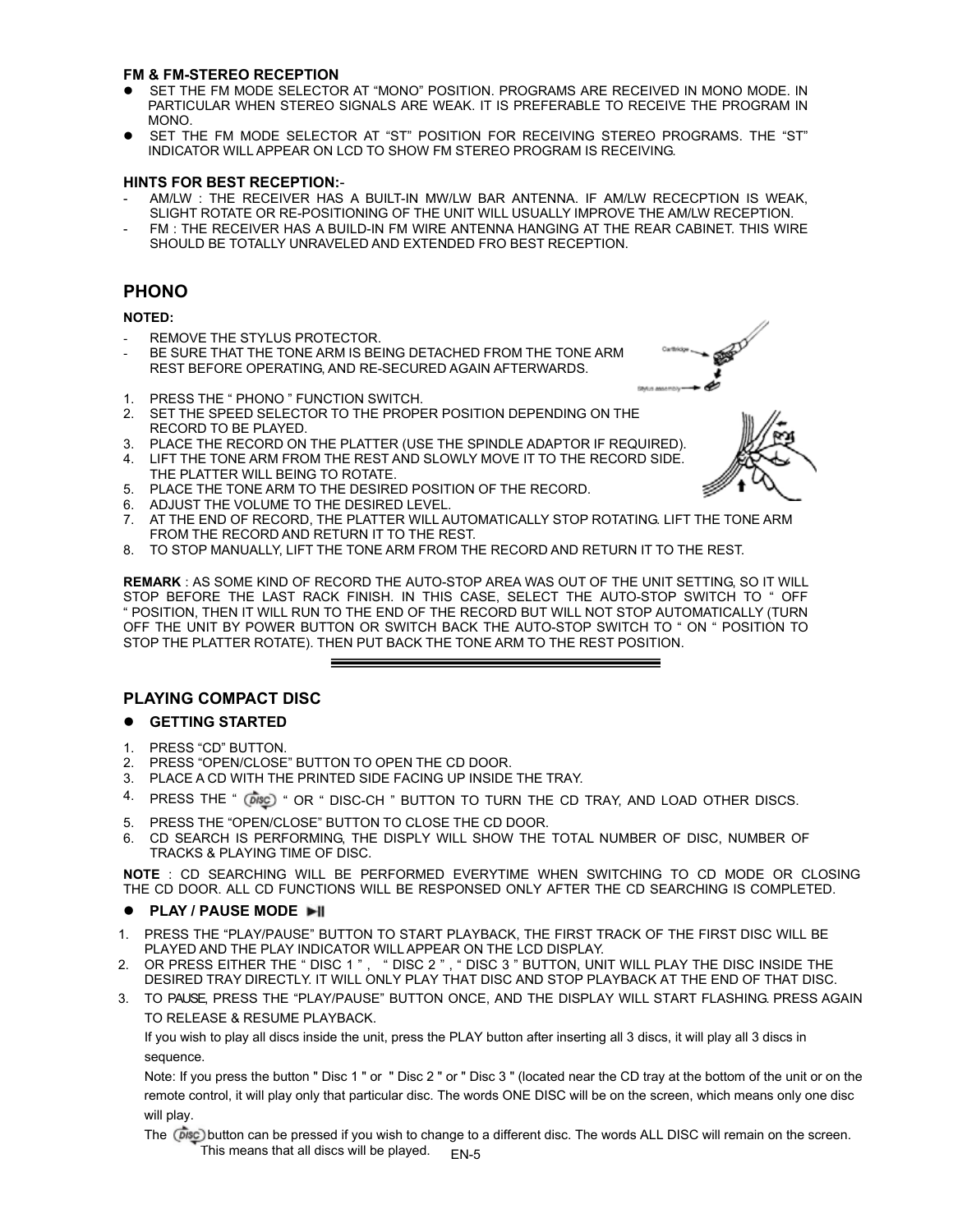# $\bullet$  STOP MODE

1. IF "STOP" BUTTON IS PRESSED DURING PLAY OR PAUSE MODE, SYSTEM WILL GO TO STOP MODE.

# $\bullet$  SKIP MODE (SKIP UP $\blacktriangleright$  I/SKIP DOWNI $\blacktriangleleft$ )

- 1. DURING PLAY OR PAUSE MODE, IF " SKIP + " BUTTON IS PRESSED IT WILL GO TO NEXT TRACK AND DISPLAY THE TRACK NO. AND THEN REMAIN THE PLAY OR PAUSE MODE.
- 2. DURING PLAY OR PAUSE MODE, IF " SKIP " BUTTON IS PRESSED. IT WILL GO BACK TO THE BEGINNING OF THE TRACK, ORIGIANL TRACK NO. IS DISPLAY AND REMAIN THE PLAY OR PAUSE MODE.
- 3. AFTER STEP 2, PRESS " SKIP " BUTTON AGAIN WILL GO TO THE PREVIOUS TRACK AND REMAIN THE PLAY OR PAUSE MODE.

#### $\bullet$  SEARCH MODE (SEARCH UP**PP**/SEARCH DOWN<sup>44</sup>)

- 1. DURING PLAY MODE, IF " SEARCH + " BUTTON IS PRESSED & HOLD FOR FEW SECONDS, IT WILL START SEARCHING FORWARD.
- 2. DURING PLAY MODE, IF " SEARCH " BUTTON IS PRESSED & HOLD FOR FEW SECONDS. IT WILL STAR SEARCHING BACKWARDS.

# $\bullet$  REPEAT PLAY

THIS FUNCTION ALLOW TO REPEAT 1 SINGLE TRACK, 1 SINGLE DISC OR ALL DISCS:- PRESS THE " REPEAT " KEYS REPEATEDLY TO SWITCH THE FUNCTION:-

| REP. ALL DISC | REP. 1 DISC | <b>REP. 1 TRACK</b> |
|---------------|-------------|---------------------|
|               |             |                     |

**NOTE** : SINGLE TRACK REPEAT FUNCTION IS POSSIBLE IN NORMAL OR PROGRAMMED PLAYBACK, REPEAT ONE DISC OR ALL DISCS IS ONLY AVAILABLE IN NORMAL PLAYBACK.

# **RANDOM PLAY**

YOU CAN LISTEN TO ALL THE TACKS OF ALL AVAIALBLE DISCS IN A RANDOM ORDER BY THIS FUNCTION

- 1. PRESS THE "RANDOM" BUTTON ONCE, UNIT WILL PLAY ALL DISCS RANDOMLY: PRESS IT AGAIN, UNIT WILL PLAY 1 DISC RANDOMLY.
- 2. PRESS "PLAY/PAUSE" BUTTON TO START RANDOM PLAYBACK.
- 3. ALL TRACKS OF ALL DISCS OR ALL TRACKS OF 1 DISC WILL BE STARTED PLAYBACK IN RANDOM ORDER. 4. PRESS "RANDOM" BUTTON AGAIN TO CANCEL RANDOM MODE.
- If 3 disc are inserted and the total songs is 30 tracks (for example), the unit will playback all 30 songs and then stop.

#### **CD PROGRAMMING**

UP TO 60 TACKS CAN BE PROGRAMMED TO BE PLAYED IN ANY REQUIRED ORDER FROM ONE CD OR ALL CDs IN THE CD CHANGER.

- 1. SET IN CD MODE.
- 2. PRESS THE MEM/CLK-ADJ. BUTTON
- 3. PRESS THE "  $\widehat{O}$ <sup>18</sup>C<sup>)</sup> " TO SELECT THE DESIRED DISC.
- 4. PRESS SKIPI<sup>44</sup> OR **BUTTON TO SELECT THE DESIRED TRACK.**
- 5. PRESS THE " MEM/CLK/ADJ. " BUTTON AGAIN TO STORE THE TRACK IN MEMORY.
- 6. REPEAT STEPS 2 TO 4 TO ENTER ADDITIONAL PROGRAM
- 7. PRESS PLAY/PAUSE BUTTON TO START PLAYBACK IN ORDER.
- 8. PRESS "STOP/BAND" BUTTON TO STOP PLAYBACK AND PRESS AGAIN TO CLEAR ALL PROGRAMMED TRACKS.

| <b>TAPE DECK</b>         |              |  |  |  |  |  |  |
|--------------------------|--------------|--|--|--|--|--|--|
| <b>GENERAL OPERATION</b> |              |  |  |  |  |  |  |
| STOP / EJECT KEY         | PRESS TO ST  |  |  |  |  |  |  |
|                          | CASSETTE DOC |  |  |  |  |  |  |

OP ALL DECK OPERATION. PRESS AGAIN TO OPEN THE DR.

FAST FORWARD KEY & PRESS TO START RAPID TAPE WINDING IN EITHER FORWARD OR REVERS DIRECTION. PRESS STOP / FAST REWIND KEY EJECT KEYS WHEN THE CASSETTE SPOOLS STOP TURNING.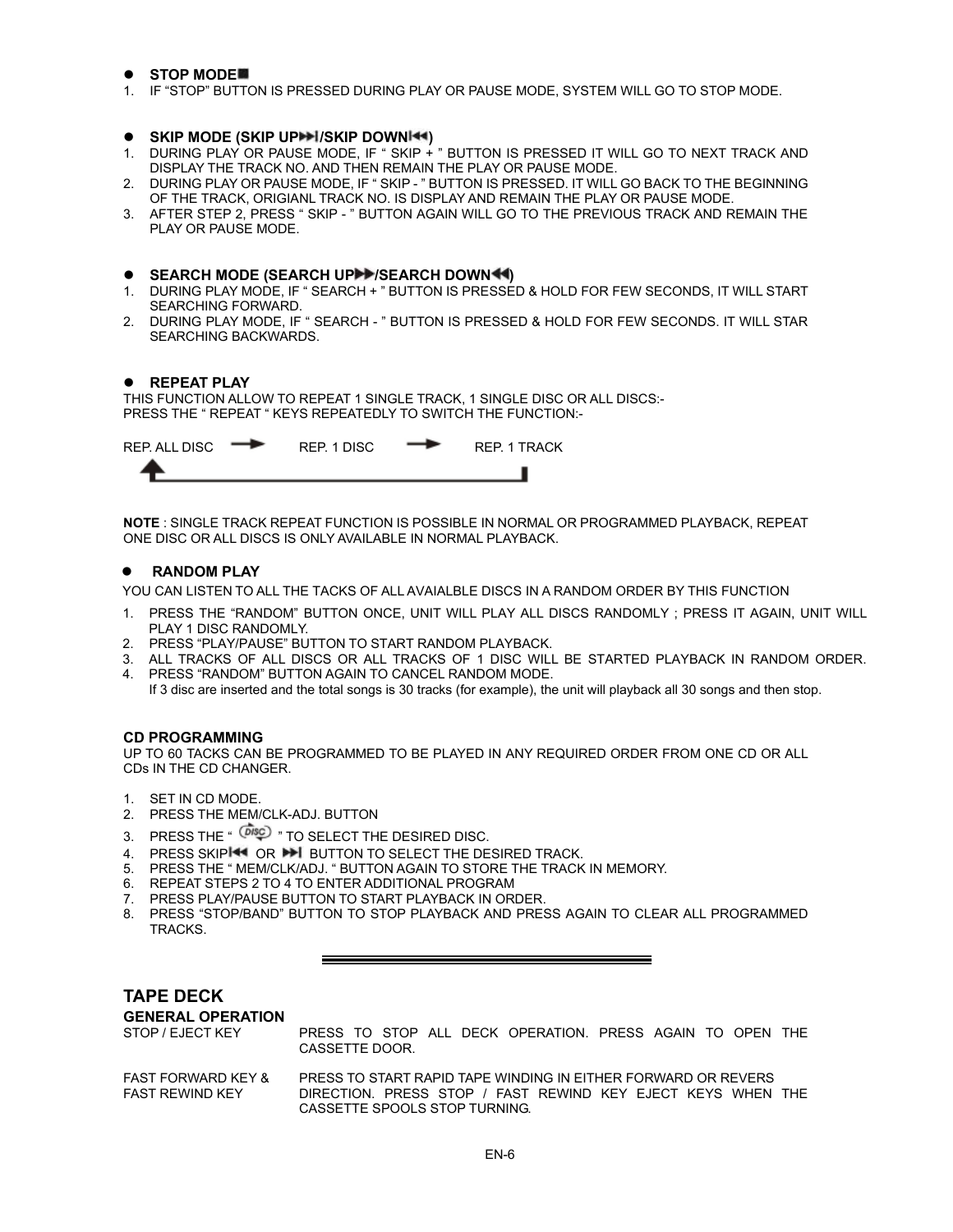PLAY KEY PRESS TO START PLAYING TAPE.

PAUSE KEY PRESS TO STOP TAPE OPERATION TEMPORARILY. PRESS AGAIN TO RESUME PLAY.

RECORD KEY PRESS TOGETHER WITH PLAY KEY TO START TAPE RECORDING.

(DECK 1 ONLY)

# **PLAYBACK**

- **PRESS "TAPE" BUTTON TO ACTIVE TAPE FUNCTION**
- PUT IN THE CASSETTE TAPE.
- PRESS PLAY KEY TO ACTIVE PLAYBACK
- $\bullet$  ADJUST THE VOLUME CONTROL TO THE DESIRED LEVEL.
- USE PAUSE KEY WHEN YOU WANT TO STOP PLAYBACK TEMPORARILY.
- **PRESS STOP / EJECT KEY WHEN FINISHED.**

#### **RECORDING**

# **A. RECORDING FROM TAPE (DECK 2 TO DECK 1)**

THIS UNIT ENABLES YOU TO DUPLICATE A PRE-RECORDED TAPE TO ANOTHER TAPE. IT IS PERFORMED ONLY ONE WAY FROM DECK 2 (PLAYBAK) TO DECK 1 (RECORDING).

#### **DUBBING AT NORMAL SPEED**

- PRESS THE " TAPE " FUNCTION BUTTON.
- $\bullet$  INSET A PRE-RECORDED CASSETTE INTO DECK 2 AND A BLANK CASSETTE TAPE INTO DECK 1.
- PRESS THE " PAUSE " KEY AND THEN PRESS THE " RECORD " AND " PLAY " KEY AT DECK 1.
- PRESS THE " PLAY " KEY TO START PLAYBACK AT DECK 2 & THEN PRESS " PAUSE " KEY AT DECK 1 TO START DUBBING.
- **•** PRESS " PAUSE " KEY AT DECK 1 & " STOP " KEY AT DECK 2 WHEN FINISH.

# **DUBBING AT HIGH SPEED**

THIS UNIT IS QUIPPED WITH A HIGH SPEED DUBBING SYSTEM WHICH CAN SAVE THE TIME FOR DUBBING BY 2/3 WHEN COMPARE TO NORMAL SPEED.

- PRESS THE DUBBING BUTTON TO "HI" POSITION AND THEN FOLLOW THE SAME PROCEDURES AS STIPULATED IN "DUBBING AT NORMAL SPEED".
- $\bullet$  WHEN DUBBING A PRE-RECORDED CASSETTE TAPE AT HIGH SPEED. A CHATTERING SOUND IS BEING HEARD. TO AVOID THIS, SET THE VOLUME CONTROL TO A MINIMUM LEVEL.
- $\bullet$  DO NO ACTIVE/DE-ACTIVE THE "HI-NOR. DUBBING" BUTTON DURING DUBBING, THIS WILL VARY THE SPEED OF RECORDING AND MAY BE DAMAGE THE CASSETTE TAPE.

#### **B. RECORDING FROM RADIO**

- PRESS "RADIO" BUTTON TO ACTIVE RADIO MODE
- TUNE TO THE DESIRED STATION AND INSERT A BLANK CASSETTE TAPE IN DECK 1.
- **PRESS "RECORD" & "PLAY" KEY TO START RECORDING.**
- PRESS "PAUSE" KEYS AND THEN "STOP/EJECT" KEY WHEN FINISH.
- ¾ DURING RECORDING OF AM, BEATING WHISTLE AT SOME RECEPTION STATIONS MAY HAPPEN, BY SELECTING "BEAT CUT 1-2" SWITCH MAY HELP TO REDUCE THE BACKGROUND NOISE.

#### **C. RECORDING FROM CD**

- PRESS THE "CD" FUNCTION BUTTON.
- INSERT A BLACK CASSETTE TAPE IN DECK 1 WHICH SUITABLE FOR RECORDING.
- PRESS "PAUSE" KEY FIRST AND THEN "RECORD" & "PLAY" KEY AT CASSETTE. RECORDING FUNCTION IS NOW ON STAND BY.
- ACTIVATE THE CD PLAYER, AND THEN PRESS "PAUSE KEY" AT CASSETTE TO START RECORDING.
- $\bullet$  TO STOP RECORDING, PRESS "STOP" BUTTON ON CD PLAYER FIRST, THEN PRESS THE "PAUSE" KEY AND THEN "STOP/EJECT" KEY ON CASSETTE TAPE DECK.

#### **D. RECORDING FROM TURNTABLE**

- PRESS "PHONO" BUTTON TO ACTIVE TURNTABLE MODE
- INSERT A BLANK CASSETTE TAPE IN DECK 1.
- PRESS "RECORD" & "PLAY" KEY TO START RECORDING.
- SELECT THE DESIRE RECORD AND START PLAYBACK
- PRESS "PAUSE" KEYS AND THEN "STOP/EJECT" KEY WHEN FINISH.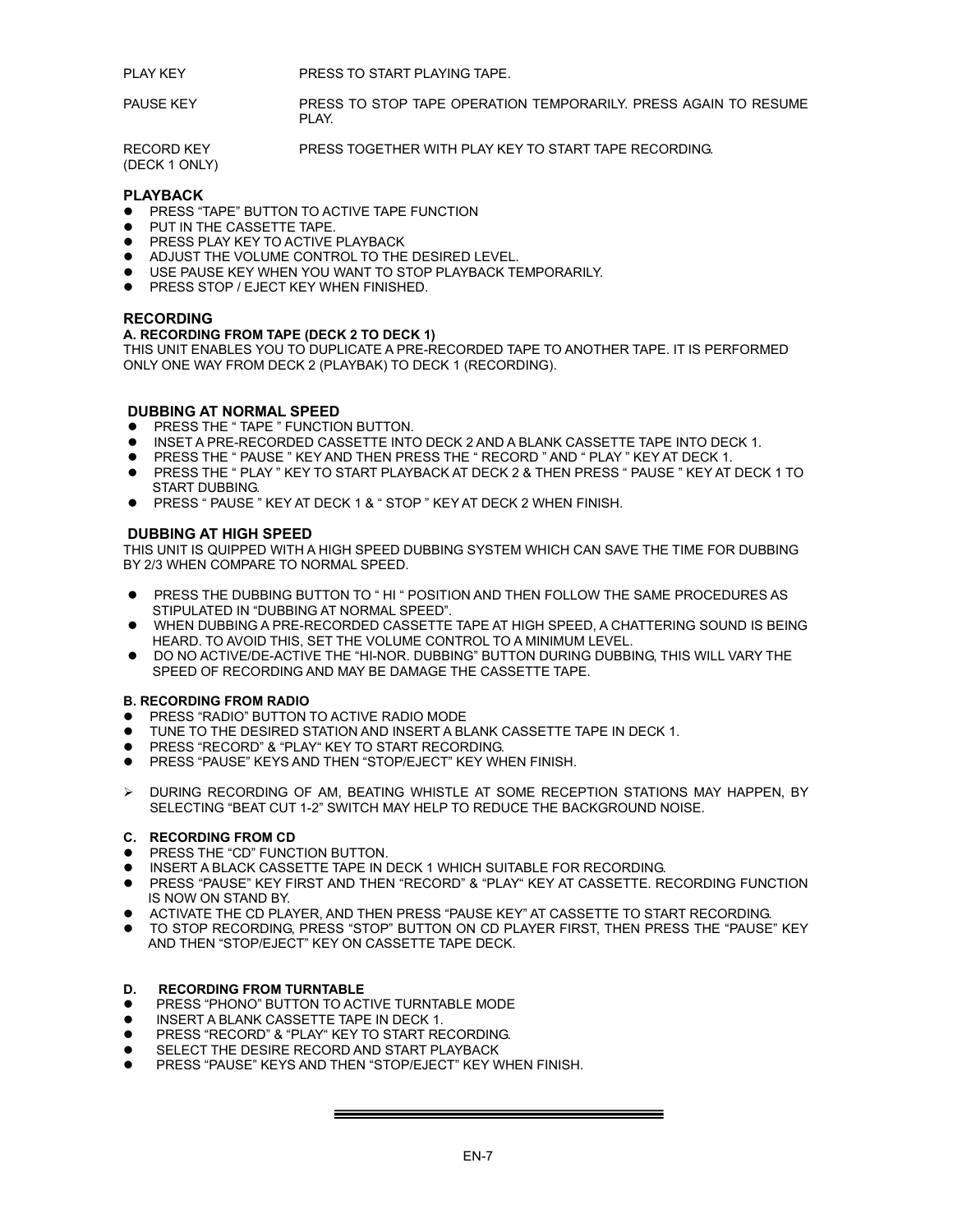# **MORE FEATURES**

# **A. SLEEP SETTING**

- 1. PRESS & HOLD THE " SLEEP/TIMER " BUTTON, TO ACTIVE & ADJUST THE SLEEP TIMER IN THE ORDER OF 90 > 80 >70….10 MINUTES AUTOMATICALLY.
- 2. SYSTEM WILL STOP AND GOTO STANDBY MODE AUTOMATICALLY AFTER THE SELECTED TIMING.
- 3. TO CANCEL THE SLEEP MODE, PRESS AND HOLD " SLEEP/TIMER " BUTTON UNTIL " SLEEP " INDICATOR DISAPPEAR.

#### **B. TIMER SETTING (BY REMOTE HANDSET)**

THIS FUNCTION ALLOWS THE SYSTEM TO TURN ON AUTOMATICALLY AND WAKE YOU UP BY SOFT CD MUSIC OR RADIO.

- \* PRESS THE " MODE " BUTTON ON REMOTE HANDSET, THE LCD DISPLAY WILL SHOW THE INFORMATION AS FOLLOWING ORDER:-
- 1) CURRENT TIME
- 2) ON TIME SETTING : PRESS " MEM/CLOCK ADJ. " KEY & THEN " SKIP +/- " TO SET THE TIME. THEN PRESS " MODE " BUTTON TO STORE THE ALARM STARTING TIME.
- 3) OFF TIME SETTING : PRESS " MEM/CLOCK ADJ. " KEY & THEN " SKIP +/- " TO SET THE TIME. THEN
- PRESS " MODE " BUTTON TO STORE THE ALARM SWITCH OFF TIME. 4) MODE : PRESS " MEM/CLOCK ADJ. " KEY & THEN " SKIP +/- " TO SET THE MODE (CD OR TUNER). THEN PRESS " MODE " BUTTON TO COMPLETE THE SETTING.
- \* PRESS THE " MODE " BUTTON REPEATLY TO REVIEW THE PRESETS TIME IN ORDER.
- ¾ THE PROGRAMMING WILL AUTOMATICALLY CANCEL IF NO BUTTON IS BEING PRESSED IN A PERIOD OF ABOUT 10 SECONDS.

# $\bullet$  ACTIVE/DE-ACTIVE TIMER FUNCTION

- 1. PRESS THE "SLEEP/TIMER" BUTTON ONCEC & THE TIMER INDICATOR  $\mathfrak{D}$  is shown on LCD
- 2. TO CANCEL ALARM FUNCTION BY PRESS AGAIN "SLEEP/TIMER" BUTTON UNTIL THE TIMER INDICATOR  $\cdot \odot \cdot$  DISAPPEAR

## **C. PRESETS EQ FUNCTION**

THIS UNIT PROVIDES 5 DIFFERENCES SOUND MODE TO ENHANCE YOUR LISTENING EXPERIENCE. YOU CAN SELECT THE DESIRED EFFECT BY PRESSING THE "EQ" BUTTON REPEATEDLY AT FOLLOWING SEQUENCE:-



# **D. MUTE FUNCTION**

PRESS TO TERMINATE THE SOUND OUTPUT FROM SYSTEM TEMPORARILY AND PRESS AGAIN TO CANCEL THIS MODE.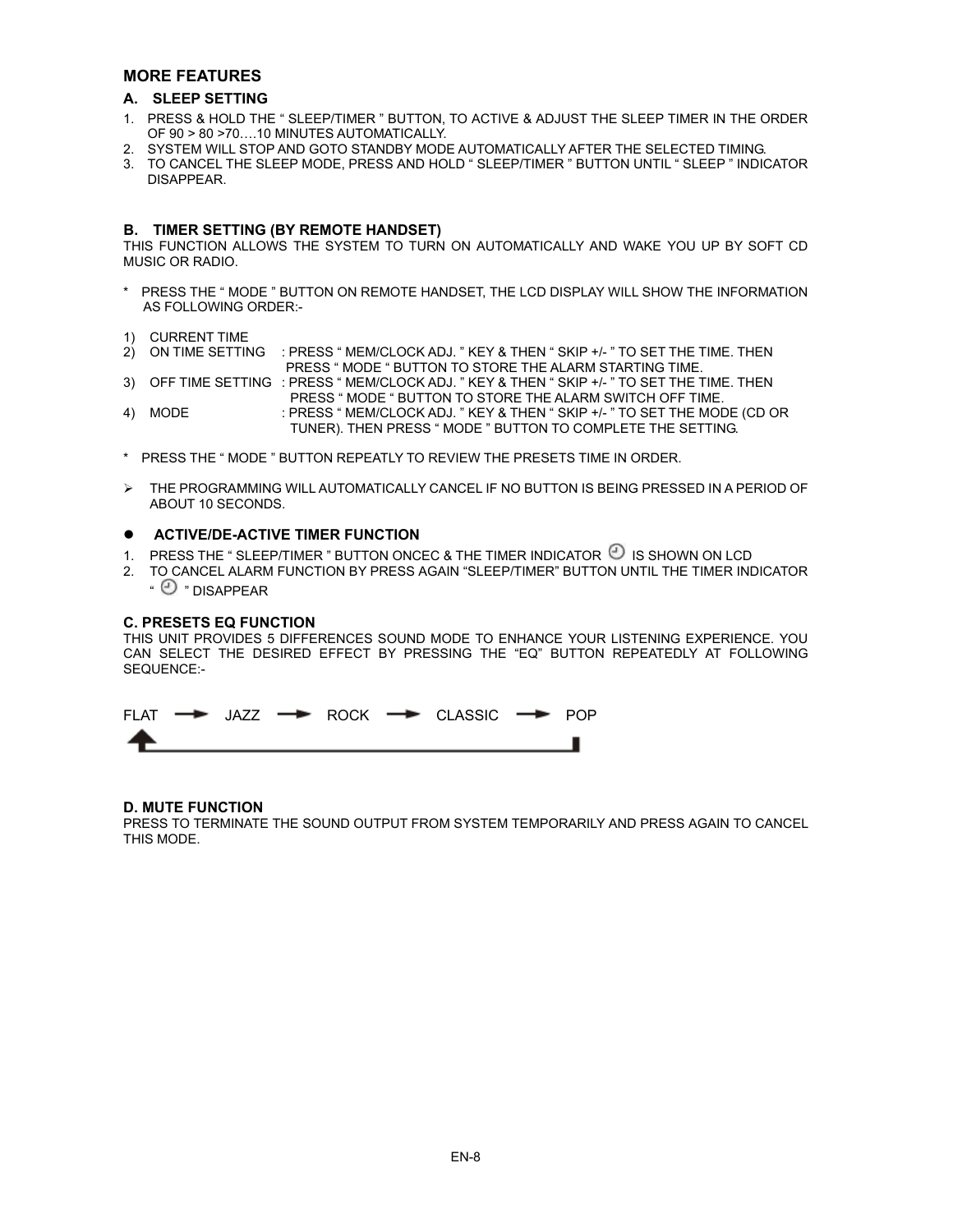**REMOTE CONTROL TRANSMITTER CONTROL FUNCTIONS BATTERY INSTALLATION: ( Battery not Supplied )**

INSERT BATTERIES INTO THE REMOTE CONTROL BATTERY COMPARTMENT FOLLOWING THE POLARITY ( + - ) INDICATED. THE REMOTE CONTROL REQUIRE 2 X 1,5 " AAA " BATTERY FOR OPERATION ( WE RECOMMEND TO USE A GOOD BRAND ALKALINE BATTERIES )

| <b>BUTTON DESCRIPTION</b> |                                                                                                                           |                      |  |
|---------------------------|---------------------------------------------------------------------------------------------------------------------------|----------------------|--|
| OPEN/CLOSE                | PRESS TO OPEN & CLOSE THE CD DOOR                                                                                         |                      |  |
| <b>POWER</b>              | PRESS TO SWITCH THE SYSTEM INTO STANDBY MODE                                                                              | PENICLOSE            |  |
| <b>DISC 1.2.3</b>         | PRESS TO SELECT THE DISC FOR PLAYBACK DIRECTLY                                                                            |                      |  |
| DISC-CH                   | PRESS TO SELECT THE NEXT DESIRE DISC AND ROTATE<br>THE DISC TRAY                                                          | TMER<br>C            |  |
| <b>SLEEP</b>              | PRESS TO ACTIVE SLEEP FUNCTION                                                                                            | <b>WUTE</b>          |  |
| <b>TIMER</b>              | PRESS TO SET THE ALARM MODE ON/OFF                                                                                        | TUNER/BAND           |  |
| <b>PHONO</b>              | PRESS TO ACTIVE PHONO MODE                                                                                                | VOL-<br>VOL<br>PAUSE |  |
| EQ                        | PRESS TO SELECT EQ MODE                                                                                                   | PLAY<br>stop         |  |
| <b>MUTE</b>               | PRESS TO ACTIVE MUTE FUNCTION                                                                                             | <b>MON</b>           |  |
| CD.                       | PRESS TO ACTIVE CD MODE                                                                                                   |                      |  |
| <b>TAPE</b>               | PRESS TO ACTIVE TAPE MODE                                                                                                 | REMOTE CONTROL UNIT  |  |
| TUNER/BAND                | PRESS TO ACTIVE TUNER MODE AND SELECT RADIO BAND                                                                          |                      |  |
| VOLUME -/+                | CONTROL VOLUME UP DOWN                                                                                                    |                      |  |
| <b>SKIP UP/DOWN</b>       | IN CD MODE: TO SELECT PREVIOUS / NEXT CD TRACK<br>IN TUNER MODE: PRESS TO STEP UP/DOWN OF FREQUENCY                       |                      |  |
| PLAY/PAUSE▶               | IN CD MODE. PRESS ONCE TO START PLAYBACK. PRESS ONCE AGAIN TO STOP THE<br>DISC PLAY TEMPORARILY                           |                      |  |
| STOP <sup>1</sup>         | IN CD MODE, PRESS TO TERMINATE CD PLAYBACK<br>IN TUNER MODE, PRESS TO SELECT THE RADIO BAND                               |                      |  |
| REPEAT/M-UP               | IN CD MODE: PRESS TO ACTIVE THE REPEAT FUNCTION<br>IN TUNER MODE : PRESS TO CALL OUT THE PRESET MEMORY IN ORDER           |                      |  |
| RANDOM/M-DOWN             | IN CD MODE: PRESS TO ACTIVE THE RANDOM PLAYBACK FOR CD MODE<br>IN TUNER MODE: PRESS TO CALL OUT THE PRESET MEMORY IN BACK |                      |  |
| MEMORY/CLK-ADJ            | IN STANDBY MODE, FOR CLOCK SETTING<br>IN TUNER MODE, FOR PRE-SETTING OF RADIO STATION INTO MEMORY                         |                      |  |
| <b>MODE</b>               | TO REVIEW AND SET THE ALARAM ON/OFF TIME                                                                                  |                      |  |